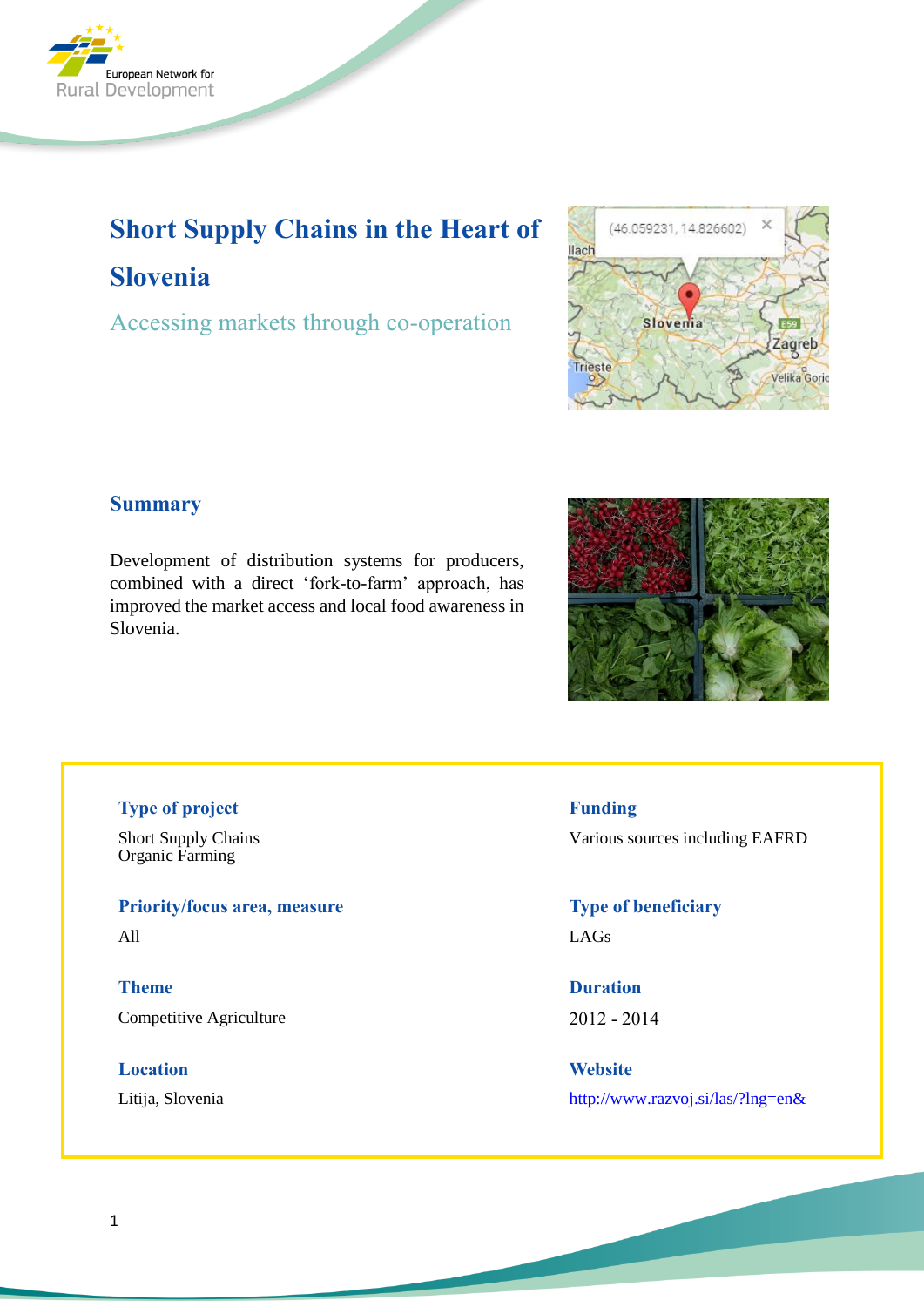

# **Description**

**Official project title** Short Supply Chain Development in Slovenia



#### **Context and needs**

Slovenia Local Action Groups (LAGs) have conducted a number of projects looking to organise producers and suppliers of agricultural products, based on the success in developing links between producers, and in consideration of the need to improve awareness and increase market access:

- The co-ordination and organisation of local markets;
- Networking and education of local producers and suppliers:
- Development of short supply chains;
- Cooperation with school kitchens and other public institutions.

## **Objectives**

In seeking a next step in development, a number of initiatives were highlighted to develop improved distribution and market access. Local markets had received LEADER funding to develop and build market stalls, and further market measures were investigated.

One areas which was considered as having potential for development was in linking education with local food supply in regard to public kitchen, but putting the needs of the consumer first.

A secondary project was in considering ecological production, and the need for co-ordinated distribution, so a number of objectives were identified in this areas:

- To increase the diversity of supply of ecological farms;
- To increase the share of ecological farms in the area;
- To increase the volume of production of ecological vegetables for the market;
- To connect and organize local growers of ecological vegetables;
- To increase storage and refrigeration facilities in the area.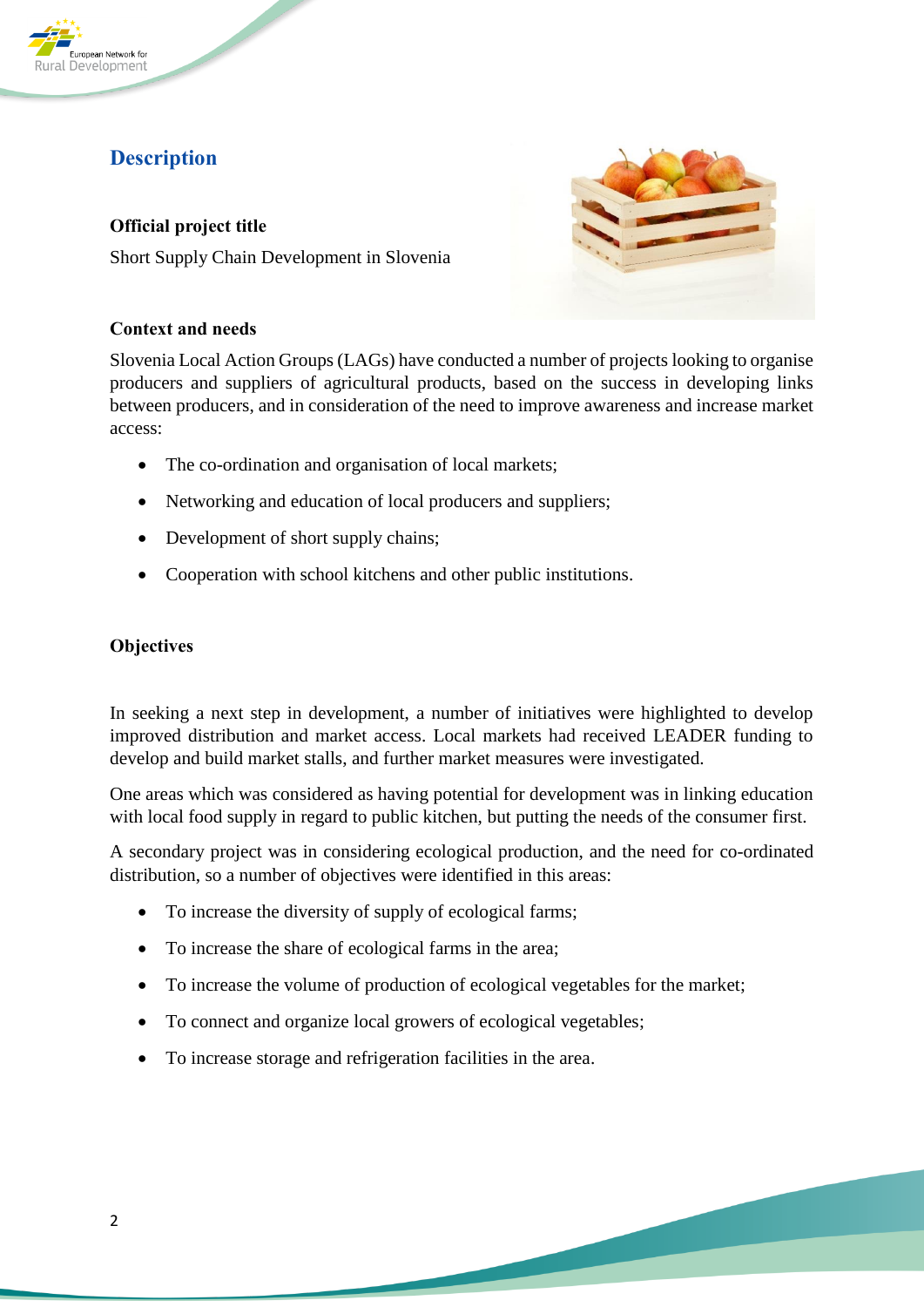

#### **Activities**

In developing consumer awareness and food self-sufficiency, a number of projects were initiated by the Development Centre of the Heart of Slovenia, founded in 2000 as a means to develop entrepreneurship in the centre of Slovenia, and supported by the LAG.

The Rural Developmental Cooperative Jarina z.o.o., which started operating in the autumn of 2004 was one of 10 operating developmental projects in Slovenia. Its purpose was professional education, developing quality products and stable marketing channels, connecting producers, and creating job positions in the countryside. With its activities in the area of 7 partner municipalities east of Ljubljana and 3 municipalities of Zasavje, Jarina encouraged development of entrepreneurial thinking in the countryside and helped potential entrepreneurs in the development of their business idea and in preparation for operation.

One project sought to co-operate more closely with local public kitchens, and the approach taken was in realising that many school and kindergarten kitchens need education, in tandem with education that can be given to the children attending these institutions. There was also a need, however, to consider a different approach, and that was in considering the needs of these consumers first. So, rather than adopting a 'farm-to-fork' approach to manage the supply chain, consumer needs were put first, and a 'fork-to farm' approach was adopted.

The connection with the schools was aimed at providing local food and drink suppliers with a market, but combined with an educational approach, so a consortium of schools and kindergartens was formally established in the Heart of Slovenia, and the connection helped provide lessons on various topics. Jarina is financially supported by the Heart of Slovenia municipalities in connecting with the schools, organising learning programmes for pre-school and school children, with an emphasis on the preservation of cultural heritage and the revival of 'forgotten' vocations such as beekeeping, the skills of the blacksmith and shepherding.

One of the most successful projects was the Ecological Collection and Distribution Centre for Vegetables, which was designed and implemented by organic farmers in the area of LAG Heart.

The Ecological Farmers Association conducted animation workshops and professional education for growers of ecological vegetables. The Ecological Farmers Association also presented itself at the Nature and Health Fair and also created a brochure of member activities. Realising the need for a greater distribution requirement, the association set up a collection and distribution Centre for ecological vegetables, which included the construction of a cold store, and the purchase of purchase of equipment for packing and distributing vegetables.

The project involved stakeholders and cooperation. The growers were involved in animation workshops and professional education, while one ecological farm built the collection and distribution centre for ecological vegetables on their own property. All of the members of the association were then involved in the promotion of the distribution centre

#### **Results**

The results of the connection that Jarina has made with public institutions is that there is now a formally established consortium of 15 schools and kindergartens, and a learning programme established with them. Lessons are provided on entrepreneurship, tourism, agriculture and local self-sufficiency. The priority is promoting and developing local self-sufficiency under the